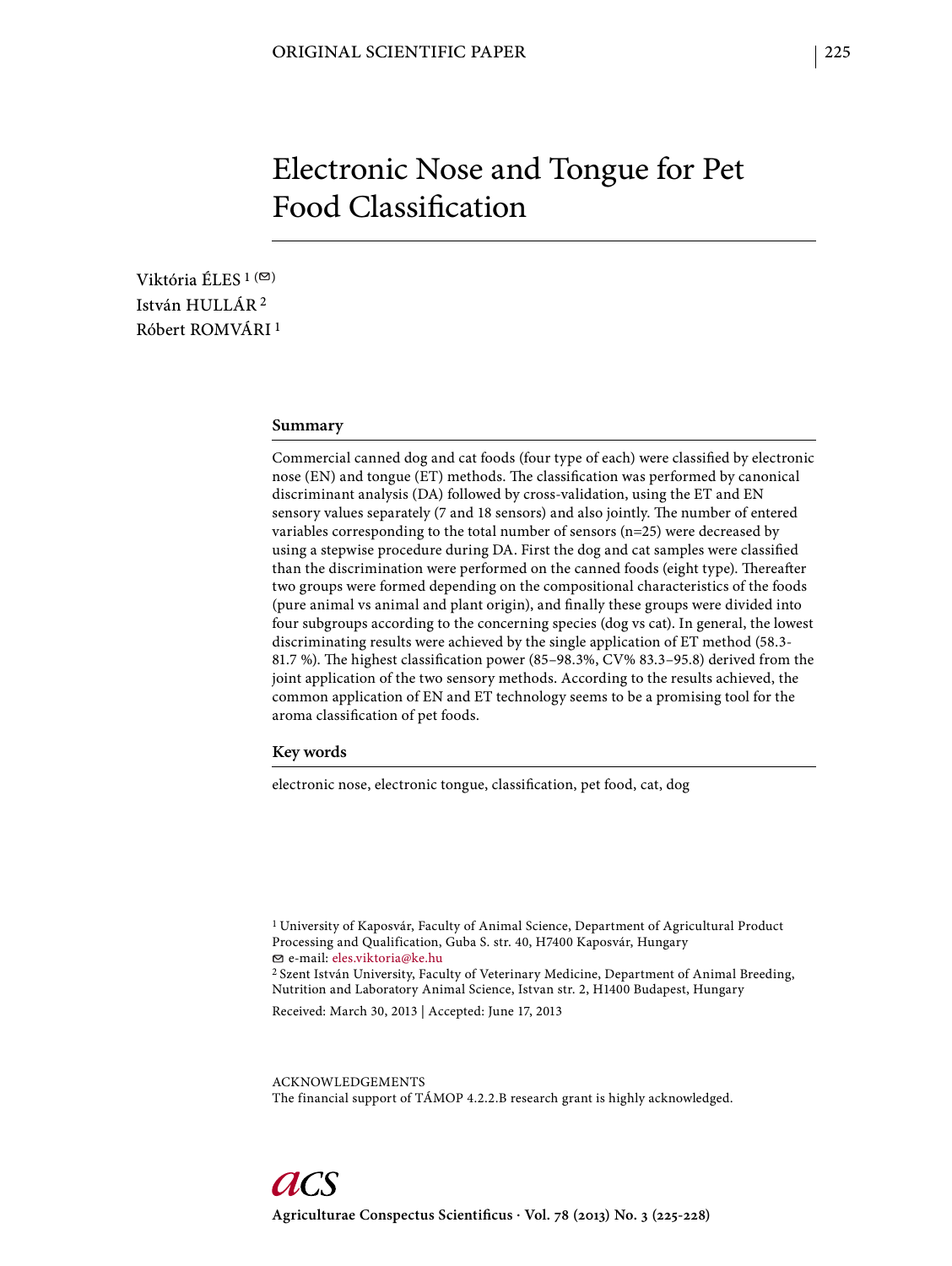#### **Background and aim**

Traditionally in the pet food industry physicochemical measurements have been used for product qualification, without flavor (composed of taste and aroma) component characterization. The identification and quantification of these components is now mostly based on gas cromatography methods such as GC-MS and GC-FID following separation steps. It has to be mentioned that the relationship between the chromatographic data and the perception of the global aroma of a product is not easily described.

Olfaction has an outstanding importance for animals like dogs and cats, as they observe and interpret their environment mainly by sensing odours. Basic differences exist between the above mentioned species. The sense of taste and meal patterning of domestic dogs and cats can be interpreted in terms of their descent from members of the order *Carnivora*. The preference of many dogs for large and infrequent meals reflects the competitive feeding behavior of its pack-hunting ancestor, the wolf *Canis lupus* (Bradshaw 2006). Domestic cats are more specialized. Their preference for several small meals each day reflects a daily pattern of multiple kills of small prey items in their ancestor, the solitary territorial predator *Felis silvestris*. Pet care nutritionists and scientists endeavor to ensure that their products have superior palatability and acceptance. To allow a better understanding of dogs' and cats' feeding behavior, a number of evaluation methods have been developed. The most frequently used is the so-called *preference test* which takes into consideration the immediate choice of the animal, the rate of ingestion or the quantity ingested during a standard time period (reference needed).

The exact setting up of an animal taste preference test is performed under laboratory conditions. This costly and time consuming process needs convenient experimental conditions and well trained staff. It is surprising that human taste panel was also used to optimize the sensory characteristics of canned cat feeds (Pickering 2009). Another possibility is the owner rating of pet preferences. It is remarkable that large differences exist among laboratory and home kept pet animals, as the latter live in much more diverse environment and have had more complex past histories than laboratory dogs which may influence food preferences (Houpt & Smith 1981). However, it is often difficult to make generally applicable statements to the sensory quality of feeds because animals may react individually (Bradshaw et al. 2000). According to Bradshaw (2006), the "monotony effect" reduces the perceived palatability of feeds which has to be taken also into consideration.

Nowadays a new tendency is invented in measurement technology. It becomes more desirable to get information on attributes like quality, condition or state of process instead of measuring single parameters. Due to this trend there is a growing interest towards electronic sensor based techniques as electronic nose (EN) and electronic tongue (ET). From the end of the 1990s the EN instruments have been routinely used in the food and beverage industry to replicate the human olfactory system (Peris & Escuder-Gilabert 2009). Basically the EN consists of an array of chemical sensors, each with partial specificity to a wide range of odorant molecules. The signs of sensory arrays produce the socalled fingerprints of the given flavor which are evaluated with chemometric methods. In food research, beside the EN technique, the ET was developed in the last decade to describe the taste of liquid media. The common principle of the different ET technologies is the application of an array of non-specific chemical sensors with high cross-sensitivity. The pattern recognition techniques are similar for both the EN and ET technologies. An early example of the joint application of EN and ET technologies was described by Winquist *et al.* (1999).

Interestingly, no relevant literature is available concerning the use of EN and ET in pet food qualification, except for one conference proceeding from Oladipupo *et al.* (2011). Most probably data are kept confidentially by the product developers. In pet food manufacturing, edible fat is included in the formulation as an energy supplement, as well as a palatability enhancer. However, during the processing and storage, the added fat may be susceptible to oxidation (Lin et al. 1998). Oxidation of lipids is one common and frequently undesirable chemical change that can impact the flavor, aroma and nutritional quality of the pet food.

The aim of the present work was a methodological development of EN and ET techniques to evaluate the possibility of classificating canned petfoods according to their aroma.

#### **Material and methods**

### Pet food samples

Eight medium priced commercial canned dog and cat food samples (four type of each) were used. All petfoods were manufactured by the same company and the main ingredients composing each feed are here reported: cat food: 1 – poultry-venison animal origin-carrot, 2 – beef-liver-peas, 3 – veal-poultry and 4 – turkey-rabbit; dog food: 5 – liver-rabbit-carrot, 6 – meat mix,  $7$  – lamb-rice and 8 – poultry. The samples (100 g of each) were homogenized for EN measurement. For ET analysis, the homogenized samples were first mixed with equal quantity of distilled water and then centrifuged for 10 minutes at 900 g (2700 rpm, Sigma 4-04C) to obtain the supernatant.

#### **Electronic nose measurement**

An αFox 4000 (ALPHA MOS, Toulouse, France) type EN with 18 metal oxide sensors (MOS) was used. The adsorption of volatile compounds onto the MOS surface generates a change in the electrical resistance which varies with the type of compound and its concentration in the headspace (HS). According to the applied static headspace (HS) technique, samples were placed in hermetically sealed vials of 20 ml. After the equilibrium has been established between the matrix and the gaseous phase, an ALPHA MOS HS 100 auto sampler was used for sampling the HS. Synthetic air was used as a premanent air-flow. The acquisition time and time between subsequent analyses were 120 and 1200 s, respectively. Five parallel measurements were performed on each sample ( $n = 8 \times 5$ ). During the EN method development the use of the following parameters resulted in values of acceptable signal intensity: sample quantity 1 g, sample temperature 80 °C, equilibration time 120 s, injection volume 1000 μl and the flow rate 150 ml/min.

#### **Electronic tongue measurement**

An αAstree II (Alpha-MOS, Toulouse, France) type ET with an LS 48 auto sampler unit was applied to measure the taste characteristics of the liquid samples. The equipment consists of an array of seven cross selective "chemical modified field effect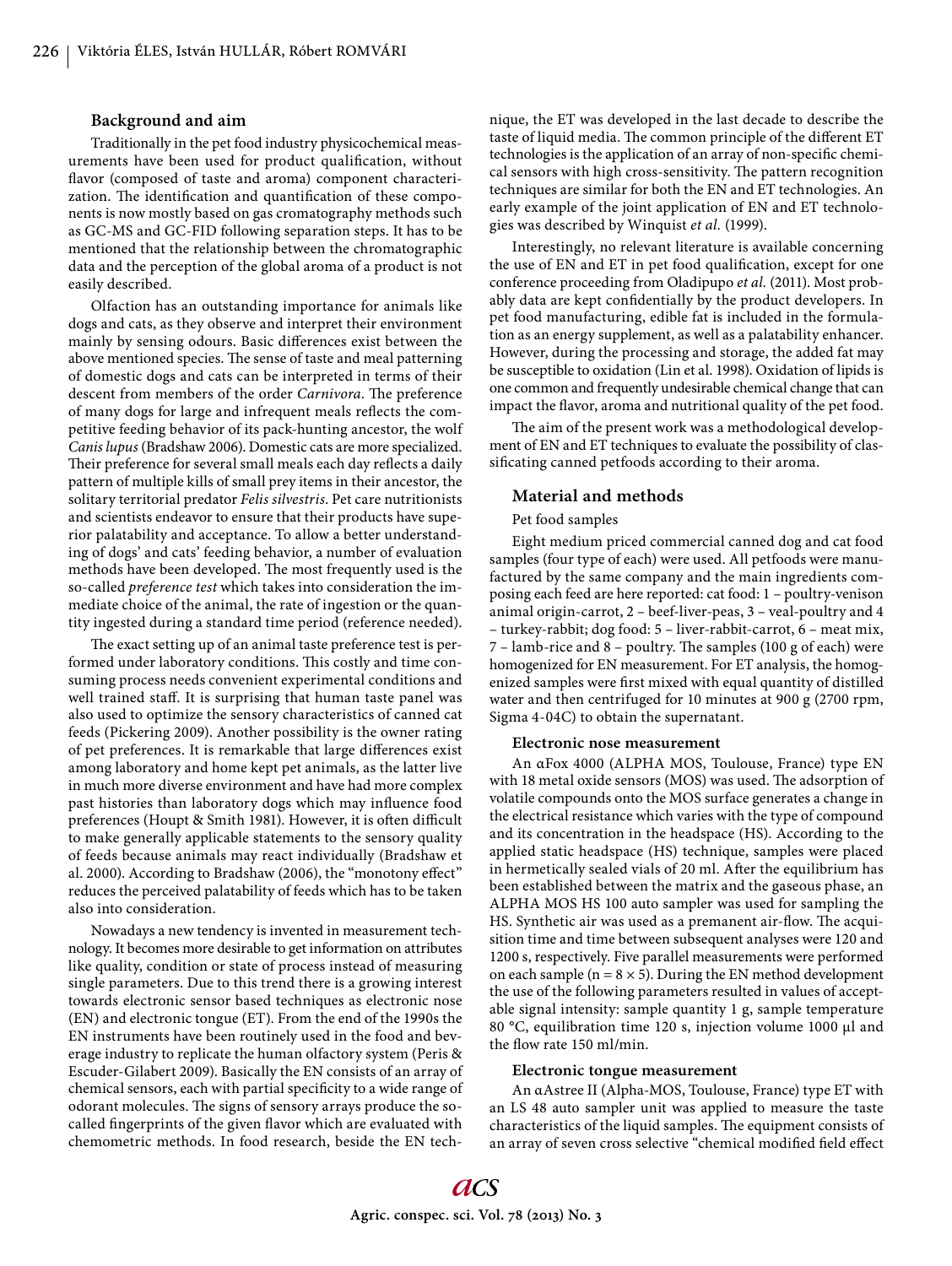transistor" (CHEMFET) based on potentiometric chemical sensors. In the presence of dissolved compounds, a potentiometric difference is measured between each of the seven sensors and the Ag/AgCl reference electrode. The samples were placed in glass holders of 25 ml into which the measuring unit, namely the chemical sensors, the reference electrode and a stirrer were positioned. For each sample three parallel measurements were performed in nine repetitions (n =  $8 \times 3 \times 9$ ). The first element of the sample series served as sensor conditioning. The measurement and the sensor cleaning times were 120 and 20 s, respectively. Millipore grade water was used for sensor cleaning.

#### **Data analysis**

The multisensor arrays of EN and ET (25 sensors totally, corresponding to the 25 variables considered) are interfaced with computers which collect the sensor signals via RS-232 ports. The raw EN sensor values were saved in the form of relative resistance changes ( $\Delta R \times R_0^{-1}$ ). The basic ET parameters were formed by averaging the intensity values when the sensors were in equilibrium. The classification of pet food samples was done by MGLH stepwise procedure and canonical discriminant analysis (DA) using the SPSS 12.0 software. The results were given in the percentage of the correctly classified samples. Results were verified by cross-validation (CV) procedure and percentage of correctly classified samples were presented (CV%).

#### **Results and discussion**

As a first step, the classification of dog and cat food samples was performed separately, based on the above mentioned ΔR  $\times$   $\rm R_0^{-1}$  and intensity values that were applied as input variables during DA. The discrimination of samples based on ET measurement were 81.7 and 58.3% (CV% 61.7 and 48.3) in case of cat and dog food, respectively. Using EN method, the concerning results were 85 and 95 % (CV% 75 and 95) for cat and dog food. Further on, both ET and EN data were dragged into a unique model generating discrimination values of 85 and 98.3% (CV% 83.3 and 93.3), respectively.

As a second approximation, the DA was performed simultaneously on the whole database including the 2 species (i.e. dog and cat) and the number of feeds (i.e.  $n=8$ ). The achieved classification results were 72.5, 87.5 and 95.8% in case of ET, EN and the joint application of the two methods (CV% 55, 80 and 93.3). The results are similar to the previous evaluation, indicating the efficiency of the common application of these techniques. Finally, a stepwise procedure was performed to decrease the entered number of variables of the classification model. According to the applied method 14 variables of the total 25 were selected as an input for the canonical discriminant analysis. Figure 1 represents the samples in a two-dimensional space of the first two functions describing the total variance of 52.4 and 23.7%, respectively. According to the results achieved in this second approximation, 98.3% of the original grouped cases were correctly classified. All the misclassified samples belonged to the group 6.

In the followings two groups were formed according to the compositional characteristics of the feeds. The pure "Animal" Origin – AO" group included sample 3, 4, 6 and 8 whereas the "Animal and Plant Origin – APO" group included sample 1, 2, 5 and 7. The achieved classification results were 64.2, 92.5 and 90.8 in case of ET, EN and the common application (CV% 54.2,



**Figure 1.** Discriminant factor analysis map of the cat and dog food samples (where: 1, 2, 3, 4 refer to cat food; 5, 6, 7, 8 refer to dog food)



**Figure 2.** Discriminant factor analysis map of pet food samples of different composition (where: 1: cat-Animal Origin, 2: cat-Animal Plant Origin, 3: dog- Animal Origin, 4: dog-Animal Plant Origin)

92.5 and 90). Similarly to the first two approximations, the weakest result was achieved by the single use of ET method. On the other hand, both EN and the joint application seem to be effective in discriminating feed samples of different composition.

Further on, the previous two groups were divided into four sub-groups by the concerning species (cat-AO, cat-APO, dog-AO, dog-APO). The discrimination results of the four subgroups of samples based on ET, EN and the joint measurement were 70.8, 90 and 97.5 (CV% 61.7, 85 and 89.2). Thereafter, a stepwise procedure was performed decreasing the total 25 sensory parameters (ET and EN) to 8.

Figure 2 represents the samples in a two-dimensional space of the first two functions, describing the total variance of 52.8 and 31.8%, respectively. Finally three canonical distribution functions were developed resulting in the best discrimination level of 97.5 (CV% 95.8).